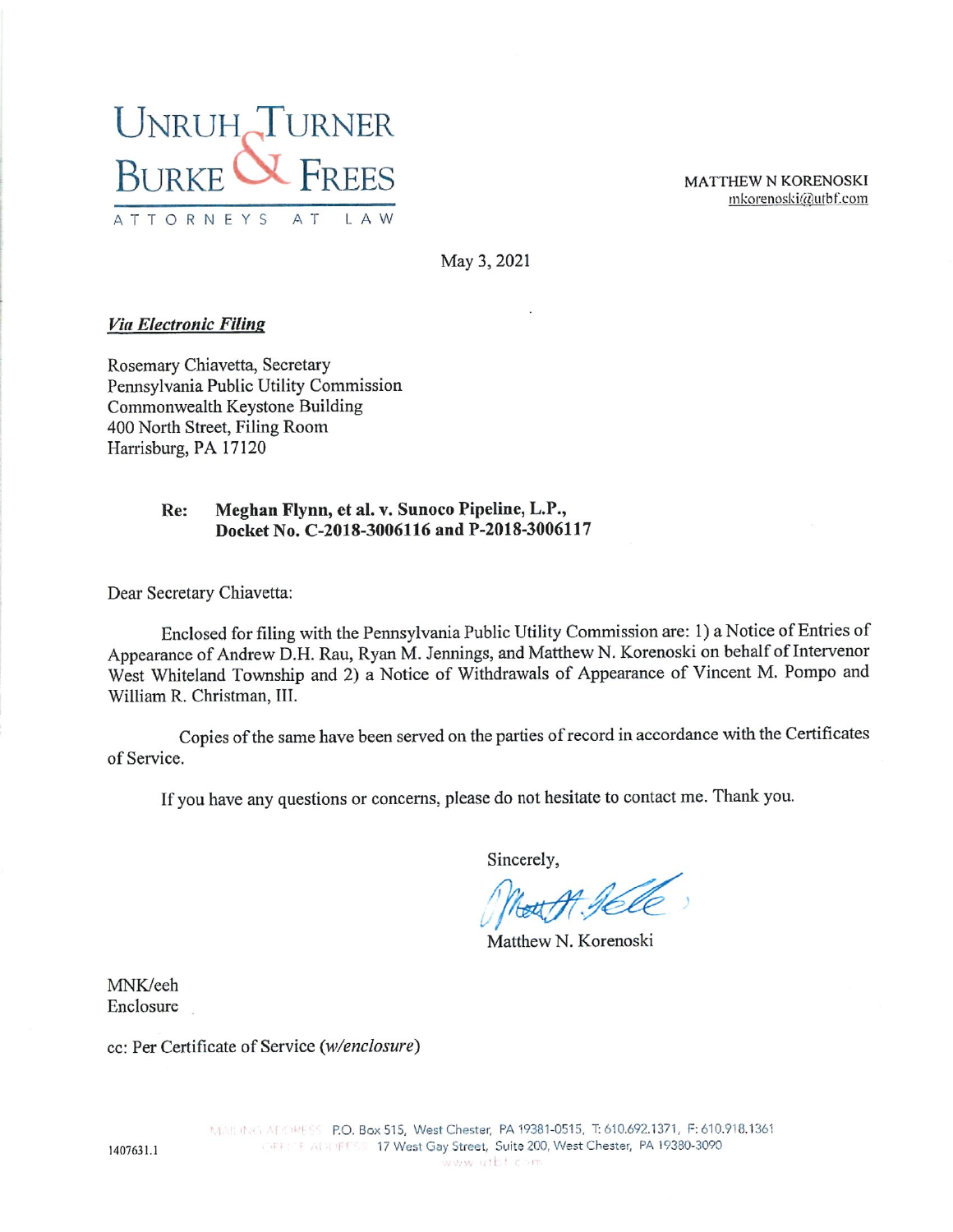### BEFORE THE PENNSYLVANIA PUBLIC UTILITY COMMISSION

| In Re: Meghan Flynn, Rosemary Fuller,          | : Docket Nos. C-2018-3006116 |
|------------------------------------------------|------------------------------|
| Michael Walsh, Nancy Harkins, Gerald McMullen, | P-2018-3006117               |
| Caroline Hughes, and Melissa Haines,           |                              |
|                                                |                              |
| Petitioners,                                   |                              |
|                                                |                              |
| v.                                             |                              |
|                                                |                              |
| Sunoco Pipeline L.P.,                          |                              |
|                                                |                              |
| Respondent.                                    |                              |
|                                                |                              |

## NOTICE OF ENTRIES OF APPEARANCE ON BEHALF OF INTERVENOR WEST WHITELAND TOWNSHIP

Please enter the appearances of Andrew D.H. Rau, Ryan M. Jennings, and Matthew N. Korenoski on behalf of Intervenor West Whiteland Township in the above-referenced matter. Based on this Notice, please add the above attorneys to the service list of this proceeding and serve each with a copy of documents hereafter issued by the Commission or filed by any party or representative thereof.

 $\overline{\phantom{a}}$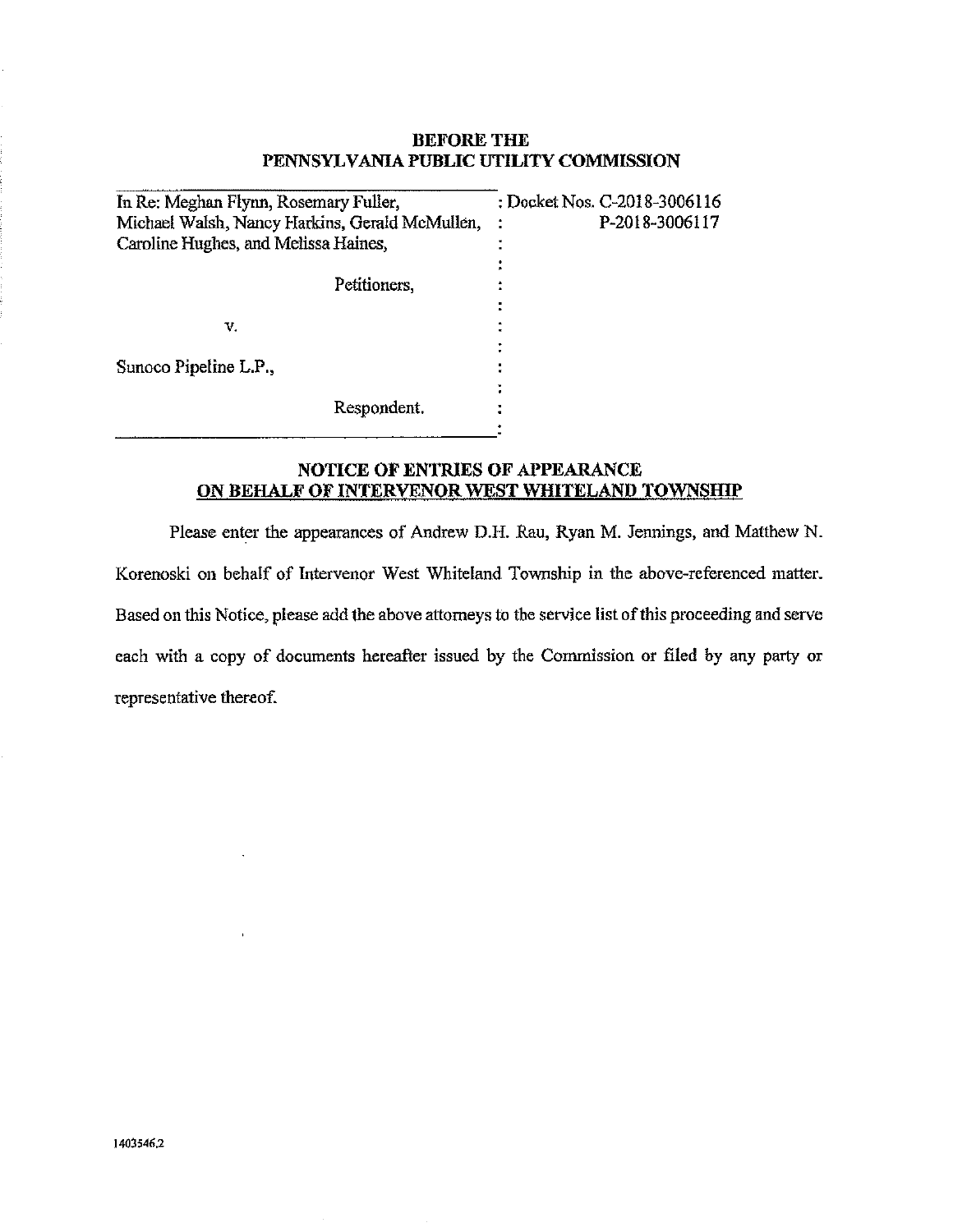Respectfully submitted,

UNRUH, TURNER, BURKE & FREES, P.C.

Date: May 3, 2021 By:

Andrew D.H. Rau Attorney ID No. 69395 E-mail: arau@utbf.com

Date: May 3, 2021 By:

Date: May 3, 2021 By:

Ryan M. Jennings Attorney ID No. 309145 E-mail: rjennings@utbf.com

Mear 1 /

Attorney ID No. 322570 E-mail: mkorenoski@utbf.com

P.O. Box 515 West Chester, PA 19381 Phone: 610-692-1371

Counsel for Intervenor, West Whiteland Township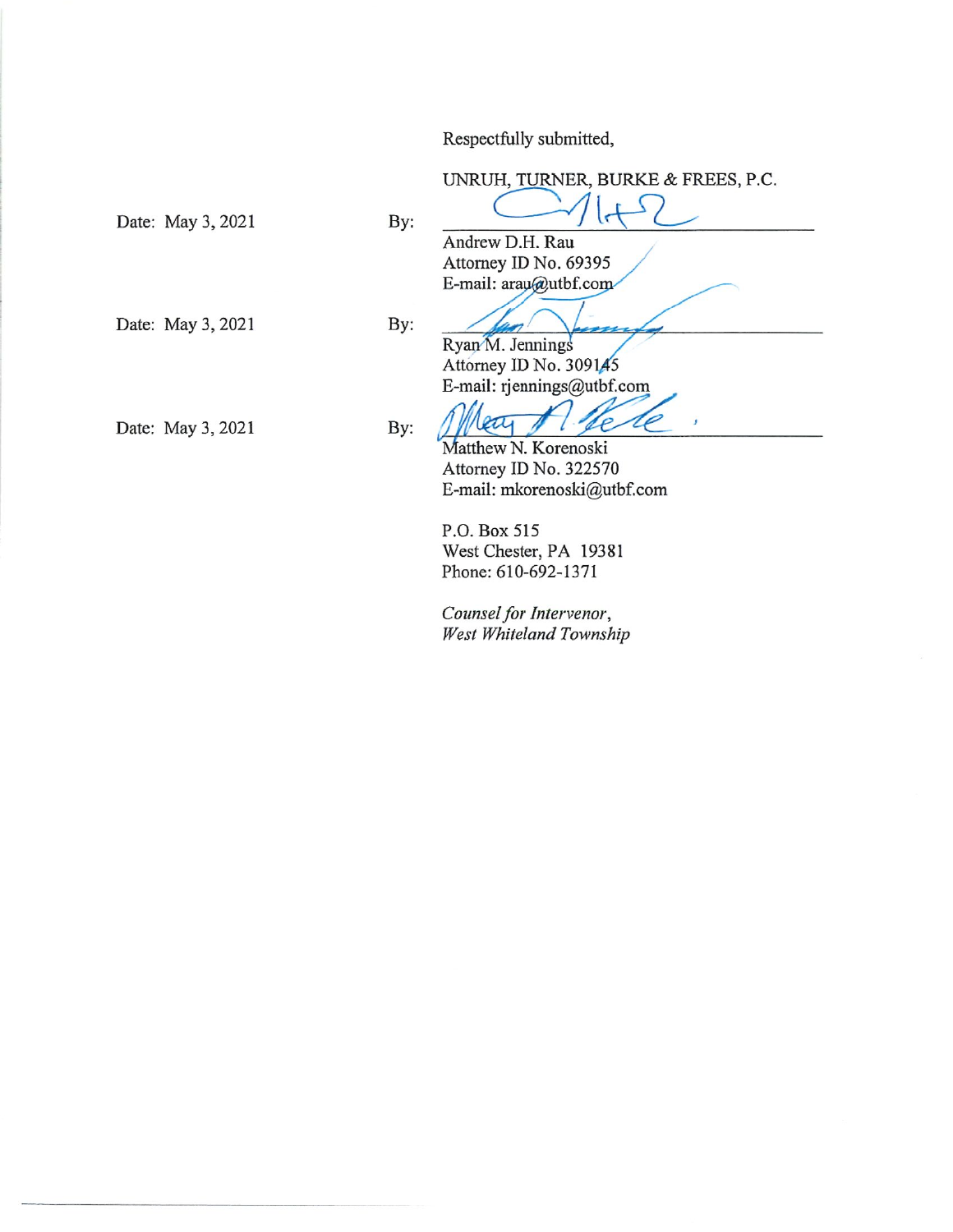### BEFORE THE PENNSYLVANIA PUBLIC UTILITY COMMISSION

| In Re: Meghan Flynn, Rosemary Fuller,          |              | : Docket Nos. C-2018-3006116 |
|------------------------------------------------|--------------|------------------------------|
| Michael Walsh, Nancy Harkins, Gerald McMullen, |              | P-2018-3006117               |
| Caroline Hughes, and Melissa Haines,           |              |                              |
|                                                |              |                              |
|                                                | Petitioners, |                              |
|                                                |              |                              |
| v.                                             |              |                              |
|                                                |              |                              |
| Sunoco Pipeline L.P.,                          |              |                              |
|                                                |              |                              |
|                                                | Respondent.  |                              |
|                                                |              |                              |

### NOTICE OF WITHDRAWALS OF APPEARANCE

Please withdraw the appearances of Vincent M. Pompo and William R, Christman, III on

behalf of Intervenor West Whiteland Township in the above-captioned proceeding.

Date:  $\overline{D} - 3$ , 2021 By: //M//

Respectfully submitted, LAMB MCERLANE, PC

Vincent M. Pompo Attorney ID No. 37714 vpompo@lambmcerlane.com

Date:  $5 - 3$ , 2021 By:

 $\omega$ .

William R.Christman, III Attorney ID No. 318827 bchristman@lambmcerlane.com

24 East Market St. P.O. Box 565 West Chester, PA 19382-0565 Phone: 610-430-8000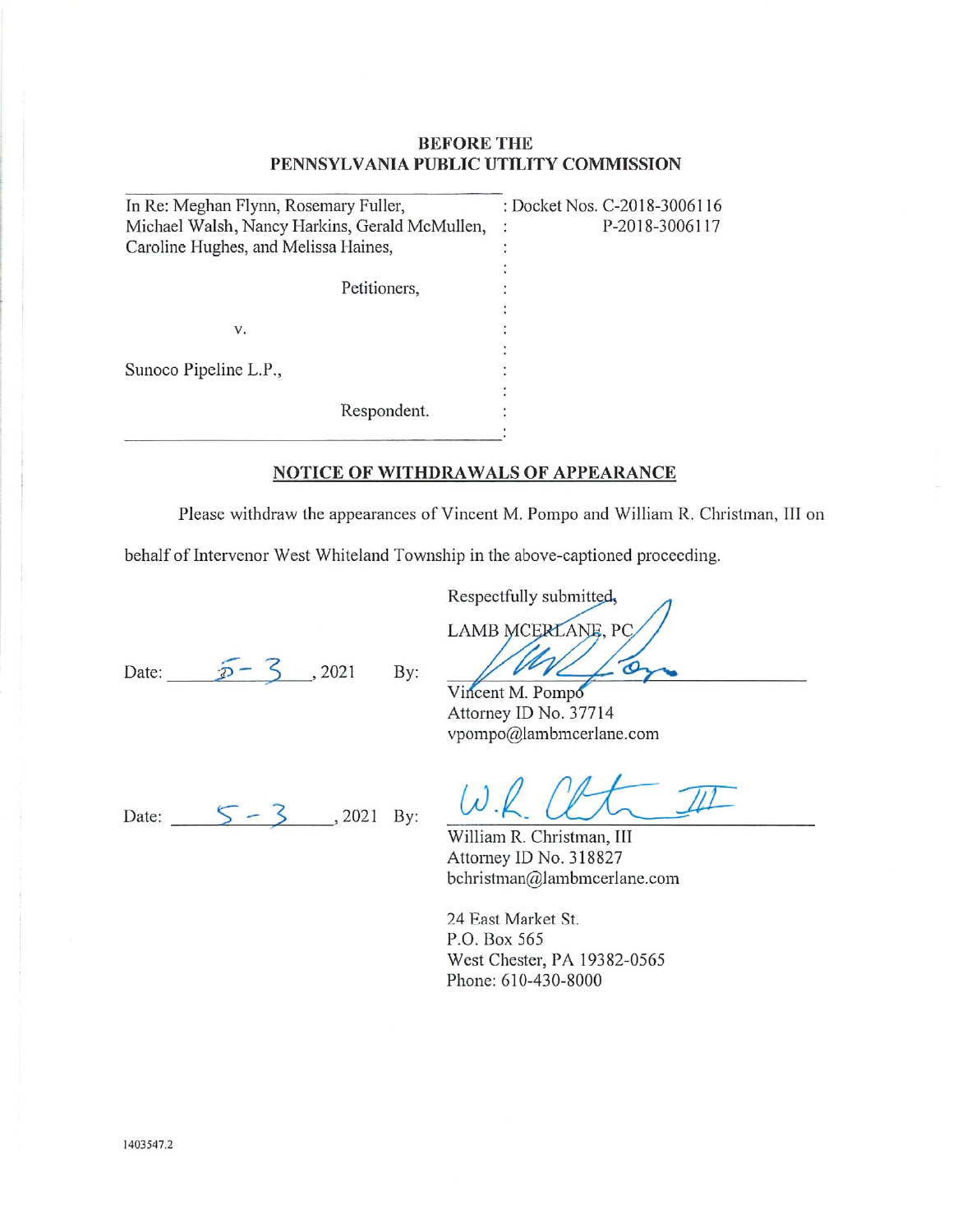#### **CERTIFICATE OF SERVICE**

I hereby certify that I have on this day served a true copy of the NOTICE OF ENTRIES OF APPEARANCE ON BEHALF OF INTERVENOR WEST WHITCLAND TOWNSHIP and NOTICE OF WITHDRAWALS OF APPEARANCE OF VINCENT M. POMPO AND WILLIAM R. CHRISTMAN, III upon those listed on the attached service list in accordance with the requirements of 52 Pa. C.SA. §§ 1.24 and 1.54.

Date: May 3, 2021 By:

 $C_{71}$ 

Andrew D.H. Rau

Attorney for Intervenor, West Whiteland Township

1403546.2

 $\Delta \sim 10^4$ 

وتوارد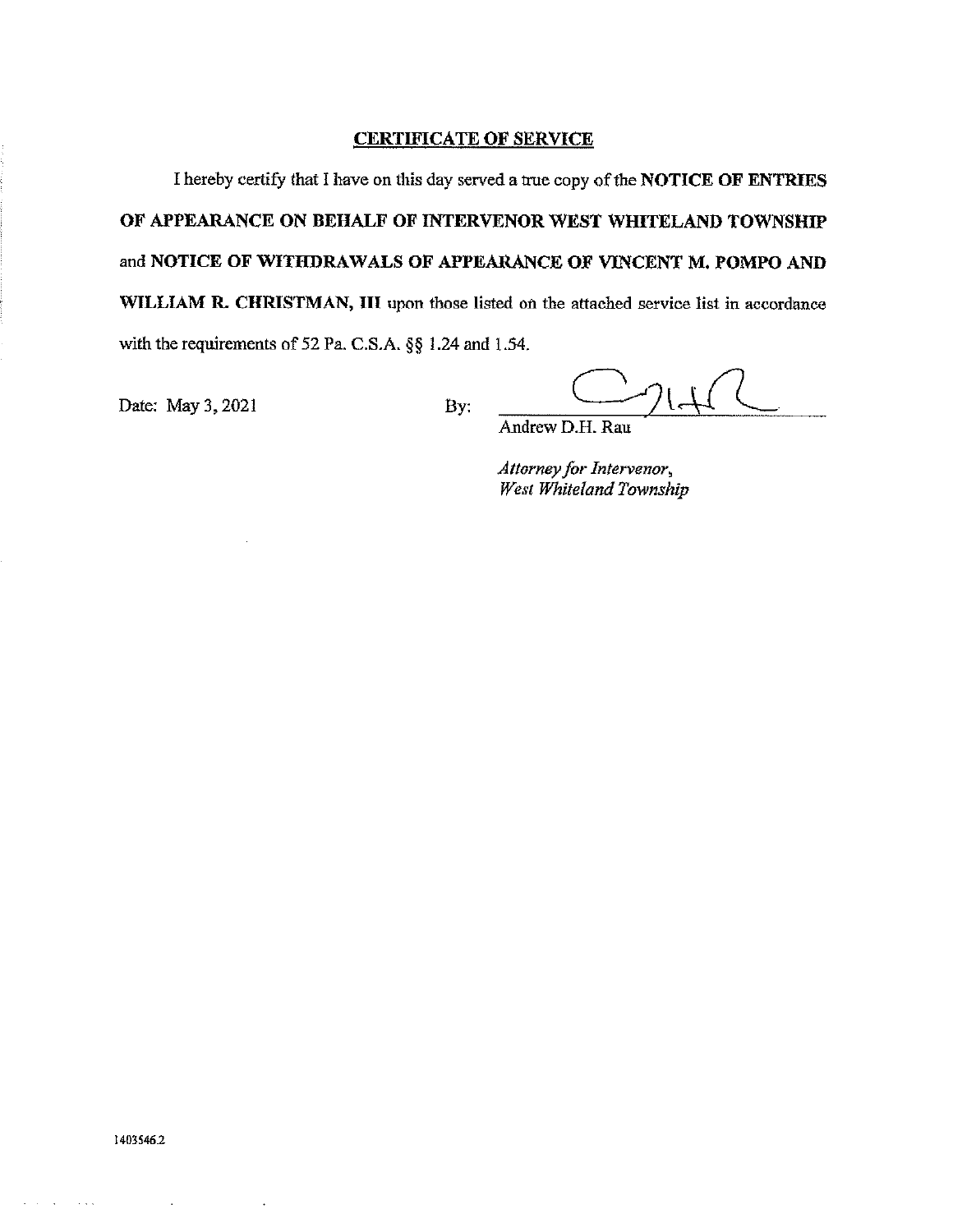# **SERVICE LIST**

# Via E-mail and First Class Mail

| Michael S. Bomstein, Esquire<br>Pinnola & Bomstein<br>Suite 2126 Land Title Building<br>100 South Broad Street<br>Philadelphia, PA 19110<br>mbomstein@gmail.com<br>Counsel for Complainants,<br>Flynn et al.                                          | Leah Rotenberg, Esquire<br>Mays, Connard & Rotenberg LLP<br>1235 Penn Avenue, Suite 202<br>Wyomissing, PA 19610<br>rotenberg@mcr-attorneys.com<br>Counsel for Intervenor,<br>Twin Valley SD                                                                                                                                                                                                    |
|-------------------------------------------------------------------------------------------------------------------------------------------------------------------------------------------------------------------------------------------------------|------------------------------------------------------------------------------------------------------------------------------------------------------------------------------------------------------------------------------------------------------------------------------------------------------------------------------------------------------------------------------------------------|
| Rich Raiders, Esquire<br>Raiders Law PC<br>606 North 5th Street<br>Reading, PA 19601<br>rich@raiderslaw.com<br>Counsel for Andover Homeowners'<br>Association, Inc.                                                                                   | Anthony D. Kanagy, Esquire<br>Garrett P. Lent, Esquire<br>Post & Schell PC<br>17 North Second Street, 12th Floor<br>Harrisburg, PA17101-1601<br>akanagy@postschell.com<br>glent@postschell.com<br>Counsel for Intervenor,<br>Range Resources - Appalachia LLC                                                                                                                                  |
| James R. Flandreau, Esquire<br>Paul, Flandreau & Berger, LLP<br>320 W. Front Street<br>Media, PA 19063<br>iflandreau@piblaw.com<br>Counsel for Intervenor,<br>Middletown SD                                                                           | Vincent M. Pompo, Esquire<br>Guy A. Donatelli, Esquire<br>William R. Christman, III, Esquire<br>24 East Market St.<br>Post Office Box 565<br>West Chester, PA 19382-0565<br>vpompo@lambmcerlane.com<br>gdonatelli@lambmcerlane.com<br>behristman@lambmeerlane.com<br>Counsel for Intervenors,<br>East Goshen Township, Downingtown Area<br>School District, Rose Tree Media School<br>District |
| Mark L. Freed, Esquire<br>Joanna Waldron<br>Curtin & Heefner LP<br>2005 S. Easton Road, Suite 100<br>Doylestown, PA 18901<br>mlf@curtinheefner.com<br>jaw@curtinheefner.com<br>Counsel for Intervenors,<br>Uwchlan Township and the County of Chester | Thomas Casey<br>1113 Windsor Dr.<br>West Chester, PA 19380<br>Teaseylegal@gmail.com<br>Pro se Intervenor                                                                                                                                                                                                                                                                                       |

**Contract Contract** 

 $\sim$   $\sim$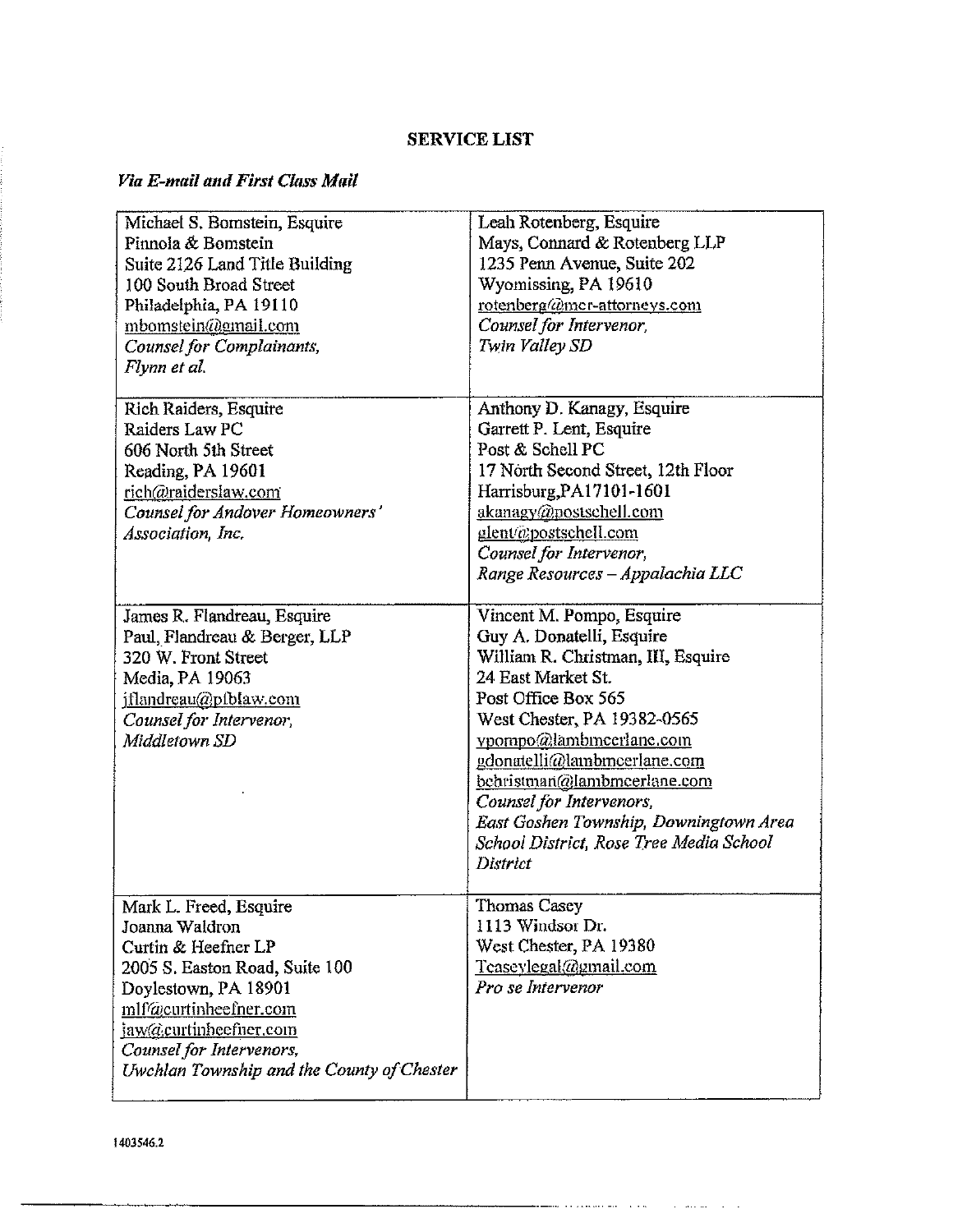| Erin McDowell, Esquire                   | Patricia Sons Biswanger, Esquire       |
|------------------------------------------|----------------------------------------|
| 3000 Town Center Blvd.                   | 217 North Monroe Street                |
| Canonsburg, PA 15317                     | Media, PA 19063                        |
| emedowell@rangeresources.com             | patbiswanger@gmail.com                 |
| Counsel for Range Resources Appalachia   | Counsel for County of Delaware         |
|                                          |                                        |
|                                          |                                        |
| James J. Byrne, Esquire                  | James C. Dalton, Esquire               |
| Kelly S. Sullivan, Esquire               | Unruh Turner Burke & Frees             |
| McNichol, Byrne & Matlawski, P.C.        | P.O. Box 515                           |
| 1223 N. Providence Road                  | West Chester, PA 19381-0515            |
| Media, PA 19063                          | jdalton@utbf.com                       |
| jbyrne:@mbmlawoffice.com                 | Counsel for West Chester Area School   |
| ksullivan@mbmlawoffice.com               | District, Chester County, Pennsylvania |
| Counsel for Thornbury Township, Delaware |                                        |
| County                                   |                                        |
|                                          |                                        |
| Michael P. Pierce, Esquire               | Melissa DiBernardino                   |
| Pierce & Hughes, P.C.                    | 1602 Old Orchard Lane                  |
| 17 Veterans Square                       | West Chester, PA 19380                 |
| P.O. Box 604                             | lissdibernardino@email.com             |
| Media, PA 19063                          | Pro se Complainant                     |
| Mppierce@pierceandhughes.com             |                                        |
| Counsel for Edgemont Township            |                                        |
| Laura Obenski                            | Virginia Marcille-Kerslake             |
| 14 South Village Avenue                  | 103 Shoen Road                         |
| Exton, PA 19341                          | Exton, PA 19341                        |
| ljobenski@gmail.com                      | ykerslake@gmail.com                    |
| Pro se Complainant                       | Pro Se Intervenor                      |
|                                          |                                        |
| Joseph Otis Minott, Esquire              | Thomas J. Sniscak, Esquire             |
| Alexander G. Bomstein, Esquire           | Kevin J. McKeon, Esquire               |
| Ernest Logan Welde, Esquire              | Whitney E. Snyder, Esquire             |
| Kathryn L. Urbanowicz, Esquire           | Hawke, McKeon & Sniscak LLP            |
| Clean Air Council                        | 100 North Tenth Street                 |
| 135 South 19th Street, Suite 300         | Harrisburg, PA 17101                   |
| Philadelphia, PA 19103                   | tisniscak@hmslegal.com                 |
| loc minott@cleanair.org                  | wesnyder@hmslegal.com                  |
| abomstein@cleanair.org                   | Counsel for Respondent,                |
| welde@cleanair.org                       | Sunoco Pipeline L.P.                   |
| kurbanowicz@cleanair.org                 |                                        |
| Counsel for Clean Air Council            |                                        |
|                                          |                                        |